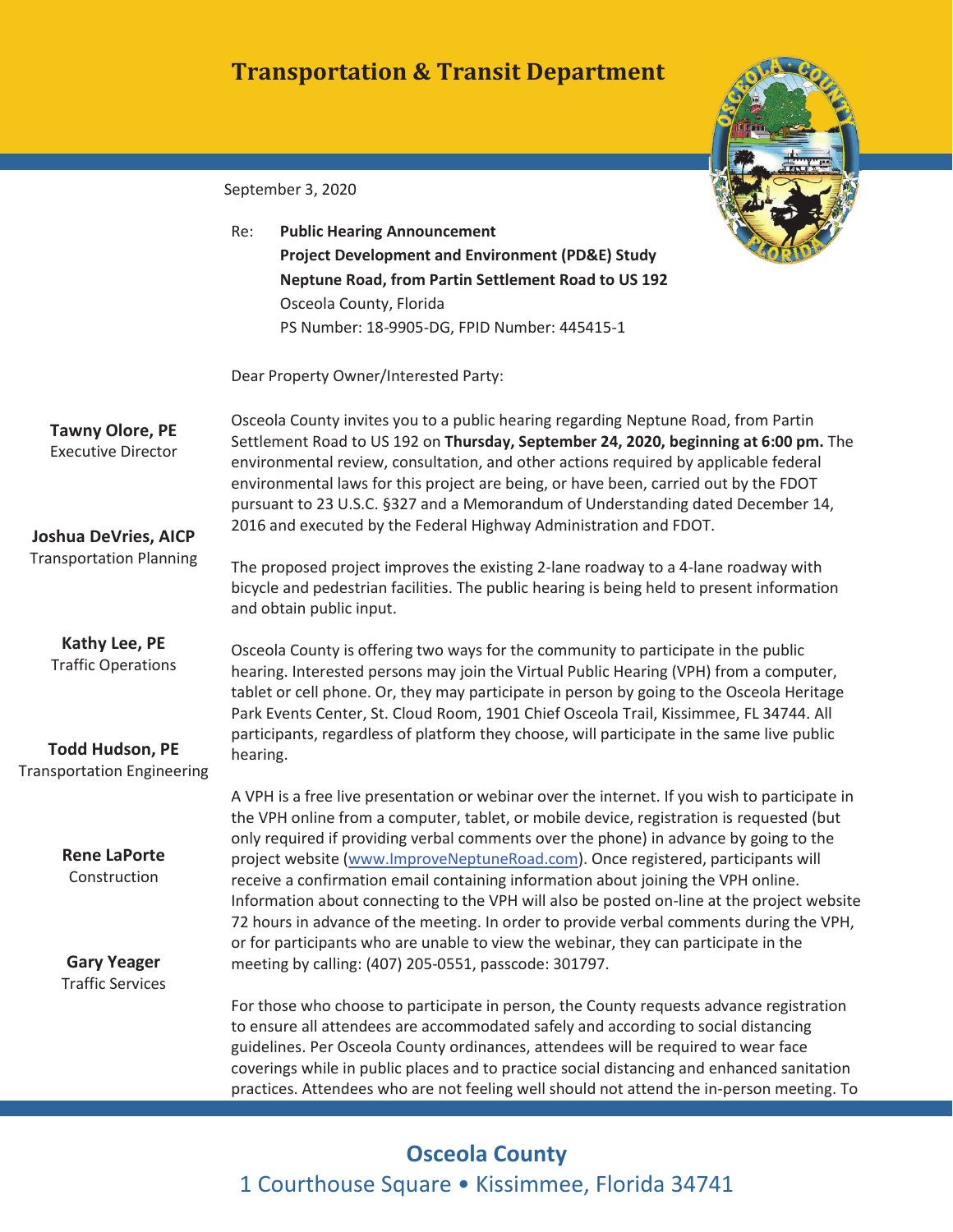#### **Transportation & Transit Department**

register for the in-person option, please contact Mr. Clif Tate, P.E., Project Manager, at (407) 427-1628 or Clif.Tate@Kimley-Horn.com.

**The VPH and in-person public hearing location open at 6:00 pm. A formal PowerPoint presentation will begin promptly at 6:45 pm followed by a formal public comment period. If joining online, please provide adequate log-in time to view the presentation in its entirety.** 

at www.ImproveNeptuneRoad.com by September 26, 2020. All meeting materials, including the presentation, will be available on the project website

 persons and organizations to provide the opportunity to give comments to the County Osceola County is sending notices to all property owners, business owners, interested regarding the Neptune Road project. The public hearing gives everyone an opportunity to express their views about the proposed modifications. While comments about the project are accepted at any time, please send your comments by October 8, 2020 to be included in the records for this public hearing.

Public participation is solicited without regard to race, color, national origin, age, sex, religion, disability, or family status. Persons wishing to express their concerns relative to Osceola County's compliance with Title VI may do so by contacting Johannis Narvaez, Manager, Human Resources Department, at Johannis.Narvaez@Osceola.org.

Persons who require accommodations under the Americans with Disabilities Act (ADA) or persons who require translation services (free of charge) should contact Mr. Clif Tate, P.E., Project Manager, at (407) 427-1628 or Clif.Tate@Kimley-Horn.com, at least seven (7) days prior to the public hearing.

**A copy of the project newsletter (available in both English and Spanish) is enclosed and includes a location map for the in-person public hearing, project limits, and other important information. These materials are also available on the project website at www.ImproveNeptuneRoad.com.** 

 34741.These materials will also be available at the in-person hearing site from 6:00 pm The Type 2 Categorical Exclusion, along with other pertinent information developed by Osceola County, will be available for public review on the project website (www.ImproveNeptuneRoad.com) as well as from September 3, 2020 through September 24, 2020 at the Hart Memorial Central Library, 211 East Dakin Avenue, Kissimmee, FL until the end of the hearing.

### **Osceola County**  1 Courthouse Square • Kissimmee, Florida 34741